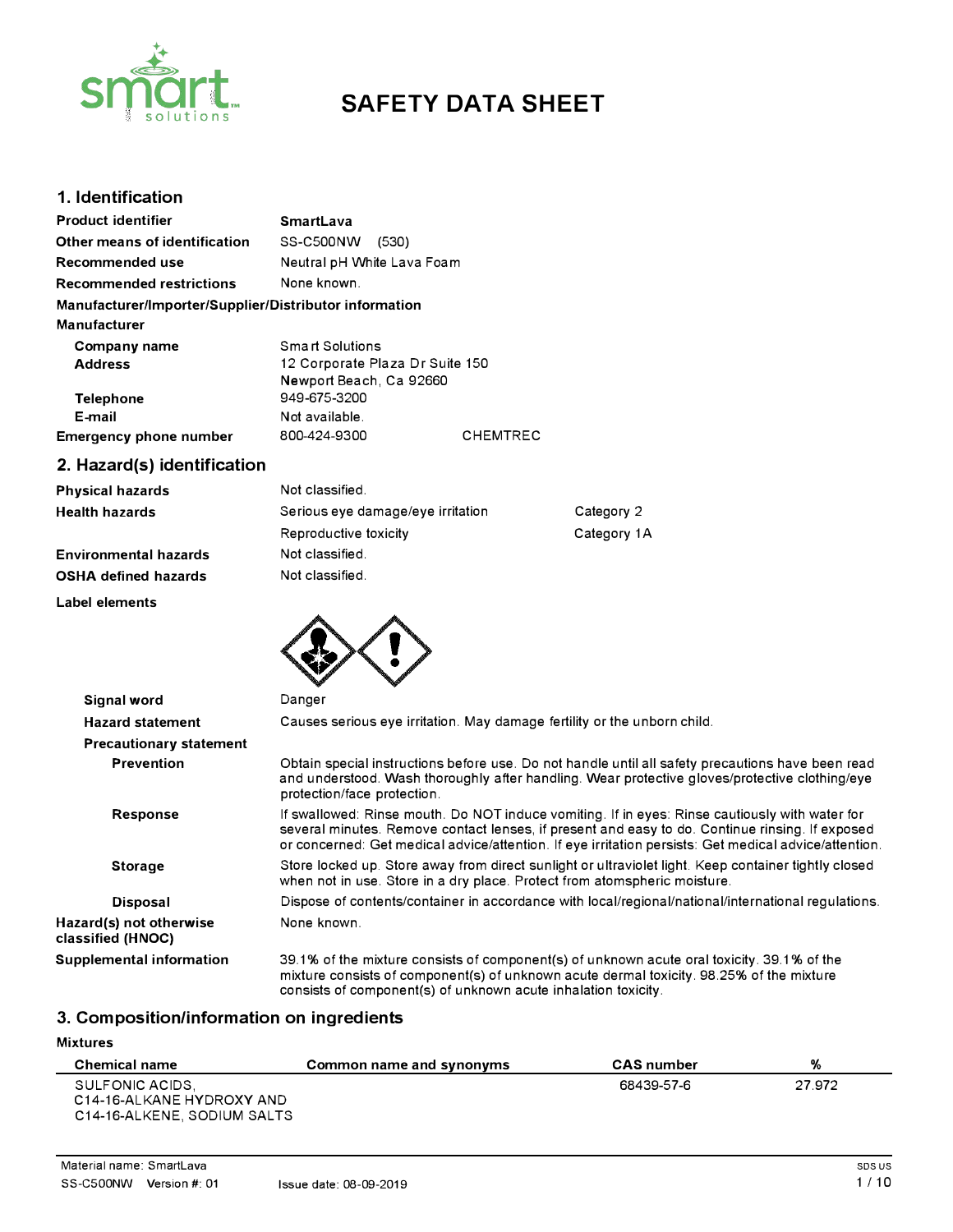| <b>Chemical name</b>                                  | Common name and synonyms | <b>CAS</b> number | %      |
|-------------------------------------------------------|--------------------------|-------------------|--------|
| BENZENESULFONIC ACID,<br>DIMETHYL-, SODIUM SALT (1:1) |                          | 1300-72-7         | 7.108  |
| BENZENE, METHYL-                                      |                          | 108-88-3          | 0.1454 |
| <b>BENZENE</b>                                        |                          | $71 - 43 - 2$     | 0.0182 |
| BENZENE, (1-METHYLETHYL)-                             |                          | 98-82-8           | 0.0002 |
| BENZENE, ETHYL-                                       |                          | 100-41-4          | 0.0002 |
| Other components below reportable levels              |                          |                   | 64.756 |

\*Designates that a specific chemical identity and/or percentage of composition has been withheld as a trade secret.

## **4. First-aid measures**

| Inhalation                                                                   | Move to fresh air. Call a physician if symptoms develop or persist.                                                                                                                                                                                                                                                |
|------------------------------------------------------------------------------|--------------------------------------------------------------------------------------------------------------------------------------------------------------------------------------------------------------------------------------------------------------------------------------------------------------------|
| <b>Skin contact</b>                                                          | Wash off with soap and water. Get medical attention if irritation develops and persists.                                                                                                                                                                                                                           |
| Eye contact                                                                  | Immediately flush eyes with plenty of water for at least 15 minutes. Remove contact lenses, if<br>present and easy to do. Continue rinsing. If eye irritation persists: Get medical advice/attention.                                                                                                              |
| Ingestion                                                                    | Rinse mouth. Get medical attention if symptoms occur.                                                                                                                                                                                                                                                              |
| Most important<br>symptoms/effects, acute and<br>delayed                     | Severe eye irritation. Symptoms may include stinging, tearing, redness, swelling, and blurred<br>vision.                                                                                                                                                                                                           |
| Indication of immediate<br>medical attention and special<br>treatment needed | Provide general supportive measures and treat symptomatically. Keep victim under observation.<br>Symptoms may be delayed.                                                                                                                                                                                          |
| <b>General information</b>                                                   | IF exposed or concerned: Get medical advice/attention. If you feel unwell, seek medical advice<br>(show the label where possible). Ensure that medical personnel are aware of the material(s)<br>involved, and take precautions to protect themselves. Show this safety data sheet to the doctor in<br>attendance. |

## **5. Fire-fighting measures**

| Suitable extinguishing media                                     | Water fog. Foam. Dry chemical powder. Carbon dioxide (CO2).                                   |
|------------------------------------------------------------------|-----------------------------------------------------------------------------------------------|
| Unsuitable extinguishing<br>media                                | Do not use water jet as an extinguisher, as this will spread the fire.                        |
| Specific hazards arising from<br>the chemical                    | During fire, gases hazardous to health may be formed.                                         |
| Special protective equipment<br>and precautions for firefighters | Self-contained breathing apparatus and full protective clothing must be worn in case of fire. |
| <b>Fire fighting</b><br>equipment/instructions                   | Move containers from fire area if you can do so without risk.                                 |
| <b>Specific methods</b>                                          | Use standard firefighting procedures and consider the hazards of other involved materials.    |
| <b>General fire hazards</b>                                      | No unusual fire or explosion hazards noted.                                                   |

## **6. Accidental release measures**

| Personal precautions,<br>protective equipment and<br>emergency procedures | Keep unnecessary personnel away. Keep people away from and upwind of spill/leak. Wear<br>appropriate protective equipment and clothing during clean-up. Do not touch damaged containers<br>or spilled material unless wearing appropriate protective clothing. Ensure adequate ventilation.<br>Local authorities should be advised if significant spillages cannot be contained. For personal<br>protection, see section 8 of the SDS. |
|---------------------------------------------------------------------------|----------------------------------------------------------------------------------------------------------------------------------------------------------------------------------------------------------------------------------------------------------------------------------------------------------------------------------------------------------------------------------------------------------------------------------------|
| Methods and materials for<br>containment and cleaning up                  | Prevent entry into waterways, sewer, basements or confined areas.<br>Large Spills: Stop the flow of material, if this is without risk. Dike the spilled material, where this is<br>possible. Absorb in vermiculite, dry sand or earth and place into containers. Following product                                                                                                                                                     |
|                                                                           | recovery, flush area with water.<br>Small Spills: Wipe up with absorbent material (e.g. cloth, fleece). Clean surface thoroughly to<br>remove residual contamination.                                                                                                                                                                                                                                                                  |
|                                                                           | Never return spills to original containers for re-use. For waste disposal, see section 13 of the SDS.<br>For waste disposal, see section 13 of the SDS.                                                                                                                                                                                                                                                                                |
| <b>Environmental precautions</b>                                          | Avoid discharge into drains, water courses or onto the ground.                                                                                                                                                                                                                                                                                                                                                                         |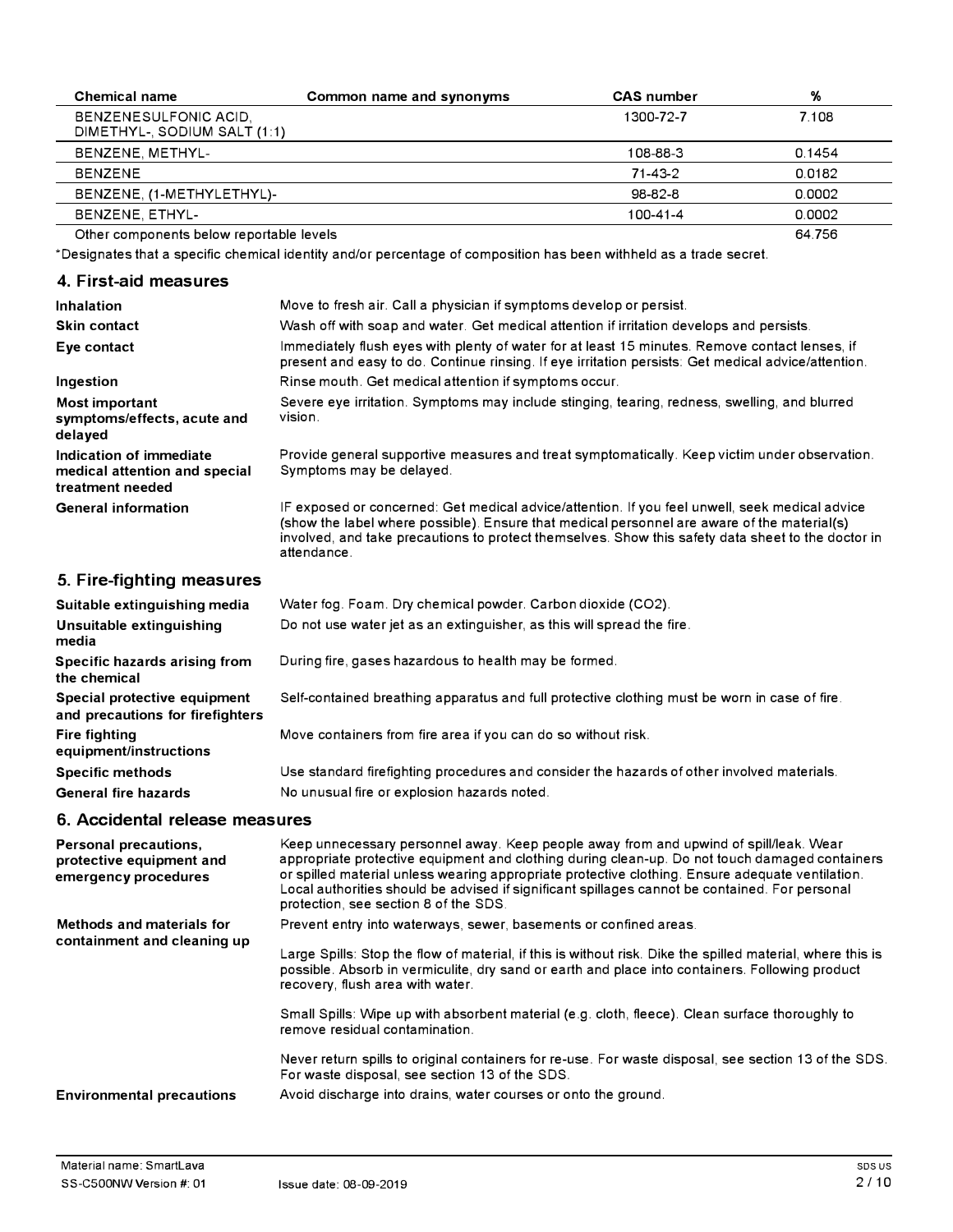## **7. Handling and storage**

| Precautions for safe handling   | Obtain special instructions before use. Do not handle until all safety precautions have been read<br>and understood. Avoid contact with eyes. Avoid prolonged exposure. Pregnant or breastfeeding<br>women must not handle this product. Should be handled in closed systems, if possible. Provide<br>adequate ventilation. Wear appropriate personal protective equipment. Observe good industrial<br>hygiene practices. |
|---------------------------------|---------------------------------------------------------------------------------------------------------------------------------------------------------------------------------------------------------------------------------------------------------------------------------------------------------------------------------------------------------------------------------------------------------------------------|
| Conditions for safe storage,    | Store locked up. Store in original tightly closed container. Store away from incompatible materials                                                                                                                                                                                                                                                                                                                       |
| including any incompatibilities | (see Section 10 of the SDS). Store away from incompatible materials (see Section 10 of the SDS).                                                                                                                                                                                                                                                                                                                          |

**8. Exposure controls/personal protection**

#### **Occupational exposure limits**

#### **US. OSHA Specifically Regulated Substances (29 CFR 1910.1001-1050)**

| <b>Components</b>                                                 | <b>Type</b> | Value                           |
|-------------------------------------------------------------------|-------------|---------------------------------|
| <b>BENZENE (CAS 71-43-2)</b>                                      | <b>STEL</b> | 5 ppm                           |
|                                                                   | <b>TWA</b>  | 1 ppm                           |
| US. OSHA Table Z-1 Limits for Air Contaminants (29 CFR 1910.1000) |             |                                 |
| <b>Components</b>                                                 | <b>Type</b> | Value                           |
| BENZENE,<br>(1-METHYLETHYL)- (CAS<br>$98-82-8$                    | PEL         | 245 mg/m3                       |
| BENZENE, ETHYL- (CAS<br>$100-41-4$                                | PEL         | 50 ppm<br>435 mg/m3             |
| US. OSHA Table Z-2 (29 CFR 1910.1000)                             |             | 100 ppm                         |
| <b>Components</b>                                                 | <b>Type</b> | Value                           |
| <b>BENZENE (CAS 71-43-2)</b>                                      | Ceiling     | 25 ppm                          |
|                                                                   | <b>TWA</b>  | 10 ppm                          |
| BENZENE, METHYL- (CAS<br>$108 - 88 - 3$                           | Ceiling     | 300 ppm                         |
|                                                                   | <b>TWA</b>  | 200 ppm                         |
| <b>US. ACGIH Threshold Limit Values</b>                           |             |                                 |
| <b>Components</b>                                                 | <b>Type</b> | Value                           |
| <b>BENZENE (CAS 71-43-2)</b>                                      | <b>STEL</b> | 2.5 ppm                         |
|                                                                   | <b>TWA</b>  | $0.5$ ppm                       |
| BENZENE,<br>(1-METHYLETHYL)- (CAS<br>$98-82-8$                    | <b>TWA</b>  | 50 ppm                          |
| BENZENE, ETHYL- (CAS<br>$100-41-4)$                               | <b>TWA</b>  | 20 ppm                          |
| BENZENE, METHYL- (CAS<br>$108 - 88 - 3$                           | <b>TWA</b>  | 20 ppm                          |
| US. NIOSH: Pocket Guide to Chemical Hazards                       |             |                                 |
| <b>Components</b>                                                 | Type        | Value                           |
| <b>BENZENE (CAS 71-43-2)</b>                                      | <b>STEL</b> | 1 ppm                           |
|                                                                   | <b>TWA</b>  | $0.1$ ppm                       |
| BENZENE,<br>(1-METHYLETHYL)- (CAS<br>$98 - 82 - 8$                | <b>TWA</b>  | 245 mg/m3                       |
| BENZENE, ETHYL- (CAS<br>$100-41-4$                                | <b>STEL</b> | 50 ppm<br>545 mg/m3             |
|                                                                   | <b>TWA</b>  | 125 ppm<br>435 mg/m3<br>100 ppm |
| BENZENE, METHYL- (CAS<br>108-88-3)                                | STEL        | 560 mg/m3                       |
|                                                                   | <b>TWA</b>  | 150 ppm<br>375 mg/m3            |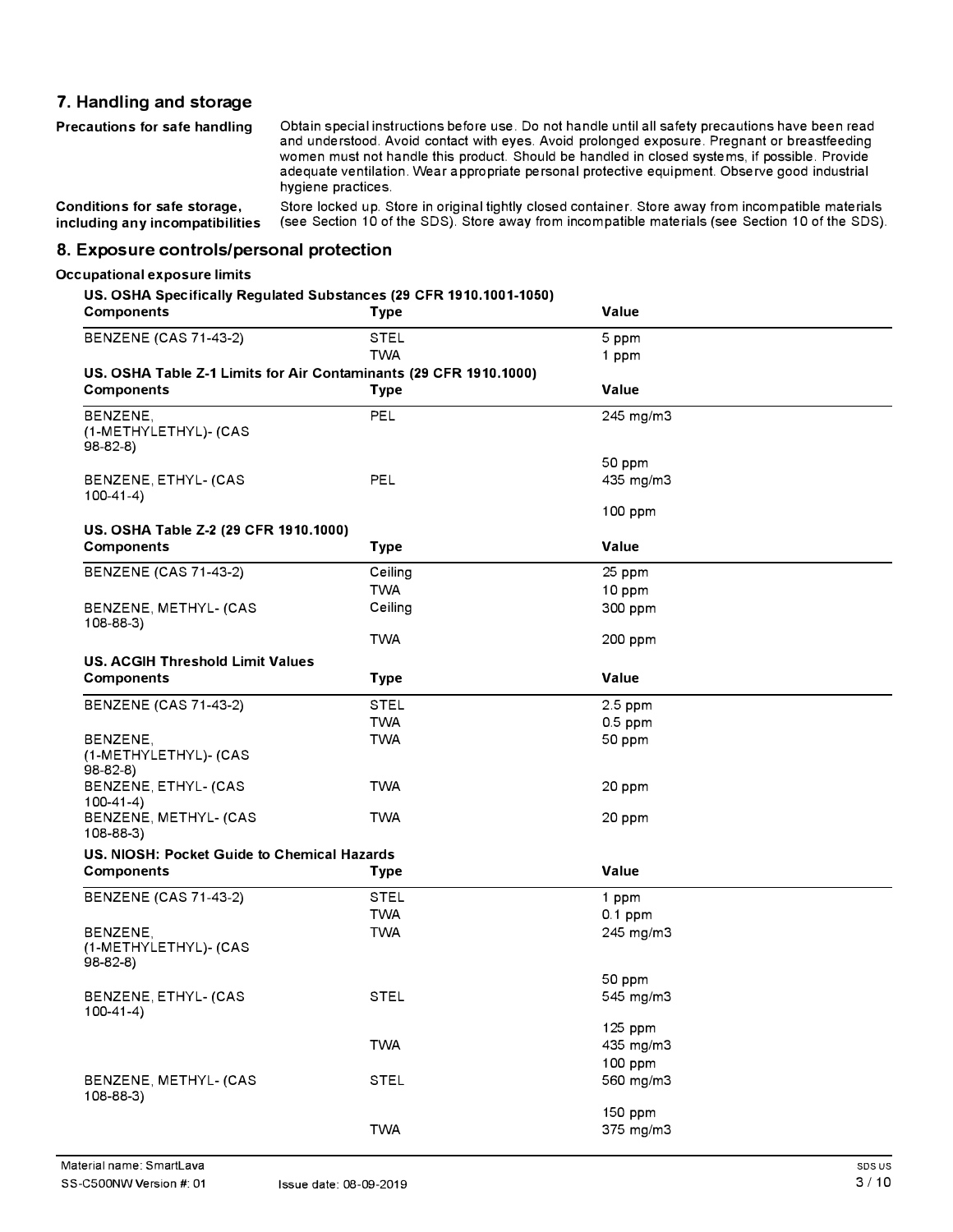| US. NIOSH: Pocket Guide to Chemical Hazards<br><b>Components</b>                                                                                 | <b>Type</b>                                                          |                                                           | Value                                                                                                       |                                                                                                                                                                                                                                                                                                              |
|--------------------------------------------------------------------------------------------------------------------------------------------------|----------------------------------------------------------------------|-----------------------------------------------------------|-------------------------------------------------------------------------------------------------------------|--------------------------------------------------------------------------------------------------------------------------------------------------------------------------------------------------------------------------------------------------------------------------------------------------------------|
|                                                                                                                                                  |                                                                      |                                                           |                                                                                                             | 100 ppm                                                                                                                                                                                                                                                                                                      |
| <b>Biological limit values</b>                                                                                                                   |                                                                      |                                                           |                                                                                                             |                                                                                                                                                                                                                                                                                                              |
| <b>ACGIH Biological Exposure Indices</b>                                                                                                         |                                                                      |                                                           |                                                                                                             |                                                                                                                                                                                                                                                                                                              |
| Components                                                                                                                                       | Value                                                                | <b>Determinant</b>                                        | <b>Specimen</b>                                                                                             | <b>Sampling Time</b>                                                                                                                                                                                                                                                                                         |
| <b>BENZENE (CAS 71-43-2)</b>                                                                                                                     | $25 \mu g/g$                                                         | S-Phenylmerca<br>pturic acid                              | Creatinine in<br>urine                                                                                      |                                                                                                                                                                                                                                                                                                              |
| BENZENE, ETHYL- (CAS<br>$100-41-4$                                                                                                               | $0.15$ g/g                                                           | Sum of<br>mandelic acid<br>and<br>phenylglyoxylic<br>acid | Creatinine in<br>urine                                                                                      | $\star$                                                                                                                                                                                                                                                                                                      |
| BENZENE, METHYL- (CAS 0.3 mg/g<br>$108 - 88 - 3$                                                                                                 |                                                                      | o-Cresol, with<br>hydrolysis                              | Creatinine in<br>urine                                                                                      | $\star$                                                                                                                                                                                                                                                                                                      |
|                                                                                                                                                  | $0.03$ mg/l<br>$0.02$ mg/l                                           | Toluene<br>Toluene                                        | Urine<br>Blood                                                                                              | $\star$                                                                                                                                                                                                                                                                                                      |
| * - For sampling details, please see the source document.                                                                                        |                                                                      |                                                           |                                                                                                             |                                                                                                                                                                                                                                                                                                              |
| <b>Exposure guidelines</b>                                                                                                                       |                                                                      |                                                           |                                                                                                             |                                                                                                                                                                                                                                                                                                              |
| US - California OELs: Skin designation                                                                                                           |                                                                      |                                                           |                                                                                                             |                                                                                                                                                                                                                                                                                                              |
| <b>BENZENE (CAS 71-43-2)</b><br>BENZENE, METHYL- (CAS 108-88-3)                                                                                  | BENZENE, (1-METHYLETHYL)- (CAS 98-82-8)                              |                                                           | Can be absorbed through the skin.<br>Can be absorbed through the skin.<br>Can be absorbed through the skin. |                                                                                                                                                                                                                                                                                                              |
| US - Minnesota Haz Subs: Skin designation applies                                                                                                |                                                                      |                                                           |                                                                                                             |                                                                                                                                                                                                                                                                                                              |
| BENZENE, METHYL- (CAS 108-88-3)                                                                                                                  | BENZENE, (1-METHYLETHYL)- (CAS 98-82-8)                              |                                                           | Skin designation applies.<br>Skin designation applies.                                                      |                                                                                                                                                                                                                                                                                                              |
| US - Tennessee OELs: Skin designation                                                                                                            | BENZENE, (1-METHYLETHYL)- (CAS 98-82-8)                              |                                                           | Can be absorbed through the skin.                                                                           |                                                                                                                                                                                                                                                                                                              |
| US ACGIH Threshold Limit Values: Skin designation                                                                                                |                                                                      |                                                           |                                                                                                             |                                                                                                                                                                                                                                                                                                              |
| <b>BENZENE (CAS 71-43-2)</b><br>US NIOSH Pocket Guide to Chemical Hazards: Skin designation                                                      |                                                                      |                                                           | Can be absorbed through the skin.                                                                           |                                                                                                                                                                                                                                                                                                              |
|                                                                                                                                                  | BENZENE, (1-METHYLETHYL)- (CAS 98-82-8)                              |                                                           | Can be absorbed through the skin.                                                                           |                                                                                                                                                                                                                                                                                                              |
| US. OSHA Table Z-1 Limits for Air Contaminants (29 CFR 1910.1000)                                                                                |                                                                      |                                                           |                                                                                                             |                                                                                                                                                                                                                                                                                                              |
|                                                                                                                                                  | BENZENE, (1-METHYLETHYL)- (CAS 98-82-8)                              |                                                           | Can be absorbed through the skin.                                                                           | Good general ventilation (typically 10 air changes per hour) should be used. Ventilation rates                                                                                                                                                                                                               |
| <b>Appropriate engineering</b><br>controls                                                                                                       | eyewash station                                                      |                                                           |                                                                                                             | should be matched to conditions. If applicable, use process enclosures, local exhaust ventilation,<br>or other engineering controls to maintain airborne levels below recommended exposure limits. If<br>exposure limits have not been established, maintain airborne levels to an acceptable level. Provide |
| Individual protection measures, such as personal protective equipment<br>while performing any task involving potential exposure to this product. |                                                                      |                                                           |                                                                                                             | The following are recommendations for Personnel Protective Equipment (PPE). The employer/user of this product must perform a<br>Hazard Assessment of the workplace according to OSHA regulations 29 CFR 1910.132 to determine the appropriate PPE for use                                                    |
| Eye/face protection                                                                                                                              | Chemical respirator with organic vapor cartridge and full facepiece. |                                                           |                                                                                                             |                                                                                                                                                                                                                                                                                                              |
| <b>Skin protection</b>                                                                                                                           |                                                                      |                                                           |                                                                                                             |                                                                                                                                                                                                                                                                                                              |
| <b>Hand protection</b>                                                                                                                           | supplier.                                                            |                                                           |                                                                                                             | Wear appropriate chemical resistant gloves. Suitable gloves can be recommended by the glove                                                                                                                                                                                                                  |
| Other                                                                                                                                            |                                                                      |                                                           |                                                                                                             | Wear suitable protective clothing. Use of an impervious apron is recommended.                                                                                                                                                                                                                                |
| <b>Respiratory protection</b>                                                                                                                    | Chemical respirator with organic vapor cartridge and full facepiece. |                                                           |                                                                                                             |                                                                                                                                                                                                                                                                                                              |
| <b>Thermal hazards</b>                                                                                                                           | Wear appropriate thermal protective clothing, when necessary.        |                                                           |                                                                                                             |                                                                                                                                                                                                                                                                                                              |
| <b>General hygiene</b><br>considerations                                                                                                         |                                                                      |                                                           |                                                                                                             | Observe any medical surveillance requirements. Always observe good personal hygiene<br>measures, such as washing after handling the material and before eating, drinking, and/or<br>smoking. Routinely wash work clothing and protective equipment to remove contaminants.                                   |
| 9. Physical and chemical properties                                                                                                              |                                                                      |                                                           |                                                                                                             |                                                                                                                                                                                                                                                                                                              |
| Appearance                                                                                                                                       |                                                                      |                                                           |                                                                                                             |                                                                                                                                                                                                                                                                                                              |
| <b>Physical state</b>                                                                                                                            | Liquid.                                                              |                                                           |                                                                                                             |                                                                                                                                                                                                                                                                                                              |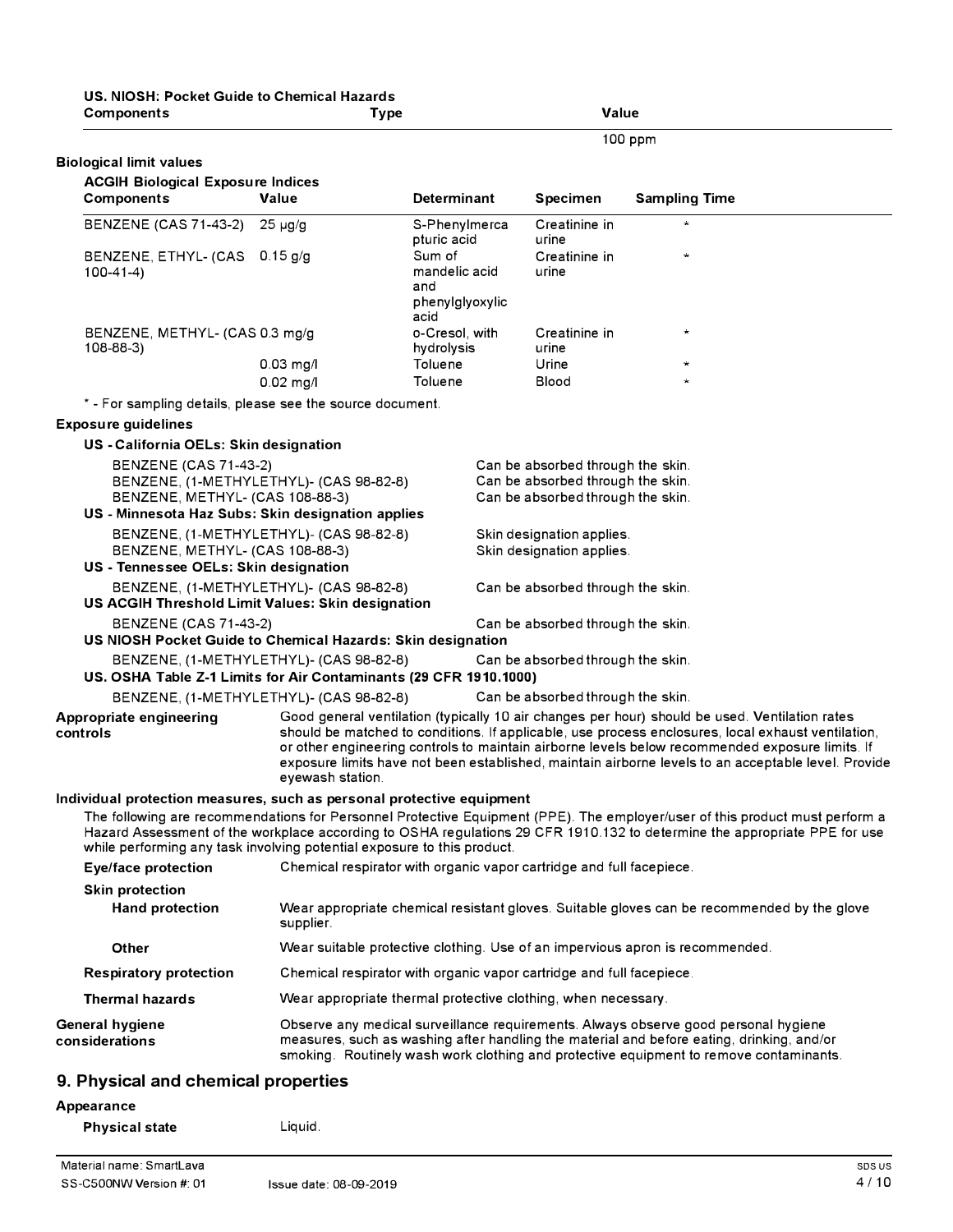| Form                                              | Liquid.                         |
|---------------------------------------------------|---------------------------------|
| Color                                             | <b>LIGHT YELLOW</b>             |
| Odor                                              | MILD CHARACTERISTIC             |
| <b>Odor threshold</b>                             | Not available.                  |
| pH                                                | 9.2                             |
| Melting point/freezing point                      | Not available.                  |
| Initial boiling point and boiling<br>range        | 212.04 °F (100.02 °C) estimated |
| Flash point                                       | Not available.                  |
| <b>Evaporation rate</b>                           | Not available.                  |
| Flammability (solid, gas)                         | Not applicable.                 |
| Upper/lower flammability or explosive limits      |                                 |
| <b>Flammability limit - lower</b><br>(% )         | Not available.                  |
| <b>Flammability limit - upper</b><br>(% )         | Not available.                  |
| Explosive limit - lower (%)                       | Not available.                  |
| Explosive limit - upper (%)                       | Not available.                  |
| Vapor pressure                                    | Not available.                  |
| <b>Vapor density</b>                              | Not available.                  |
| <b>Relative density</b>                           | Not available.                  |
| Solubility(ies)                                   |                                 |
| <b>Solubility (water)</b>                         | Not available.                  |
| <b>Partition coefficient</b><br>(n-octanol/water) | Not available.                  |
| <b>Auto-ignition temperature</b>                  | Not available.                  |
| <b>Decomposition temperature</b>                  | Not available.                  |
| <b>Viscosity</b>                                  | Not available.                  |
| <b>Other information</b>                          |                                 |
| <b>Density</b>                                    | 8.85 lbs/gal<br>$1.06$ g/ml     |
| <b>Explosive properties</b>                       | Not explosive.                  |
| <b>Oxidizing properties</b>                       | Not oxidizing.                  |
| <b>Percent volatile</b>                           | 59.31 % estimated               |
| <b>Specific gravity</b>                           | 1.06                            |
| <b>VOC</b>                                        | 0.16 % estimated                |
| 10 Ctability and reactivity                       |                                 |

#### **10. Stability and reactivity**

| Reactivity                                 | The product is stable and non-reactive under normal conditions of use, storage and transport. |
|--------------------------------------------|-----------------------------------------------------------------------------------------------|
| <b>Chemical stability</b>                  | Material is stable under normal conditions.                                                   |
| Possibility of hazardous<br>reactions      | No dangerous reaction known under conditions of normal use.                                   |
| <b>Conditions to avoid</b>                 | Contact with incompatible materials.                                                          |
| Incompatible materials                     | Strong oxidizing agents.                                                                      |
| <b>Hazardous decomposition</b><br>products | No hazardous decomposition products are known.                                                |

# **11. Toxicological information**

#### **Information on likely routes of exposure**

| Ingestion           | Expected to be a low ingestion hazard.               |
|---------------------|------------------------------------------------------|
| Eye contact         | Causes serious eye irritation.                       |
| <b>Skin contact</b> | No adverse effects due to skin contact are expected. |
| <b>Inhalation</b>   | Prolonged inhalation may be harmful.                 |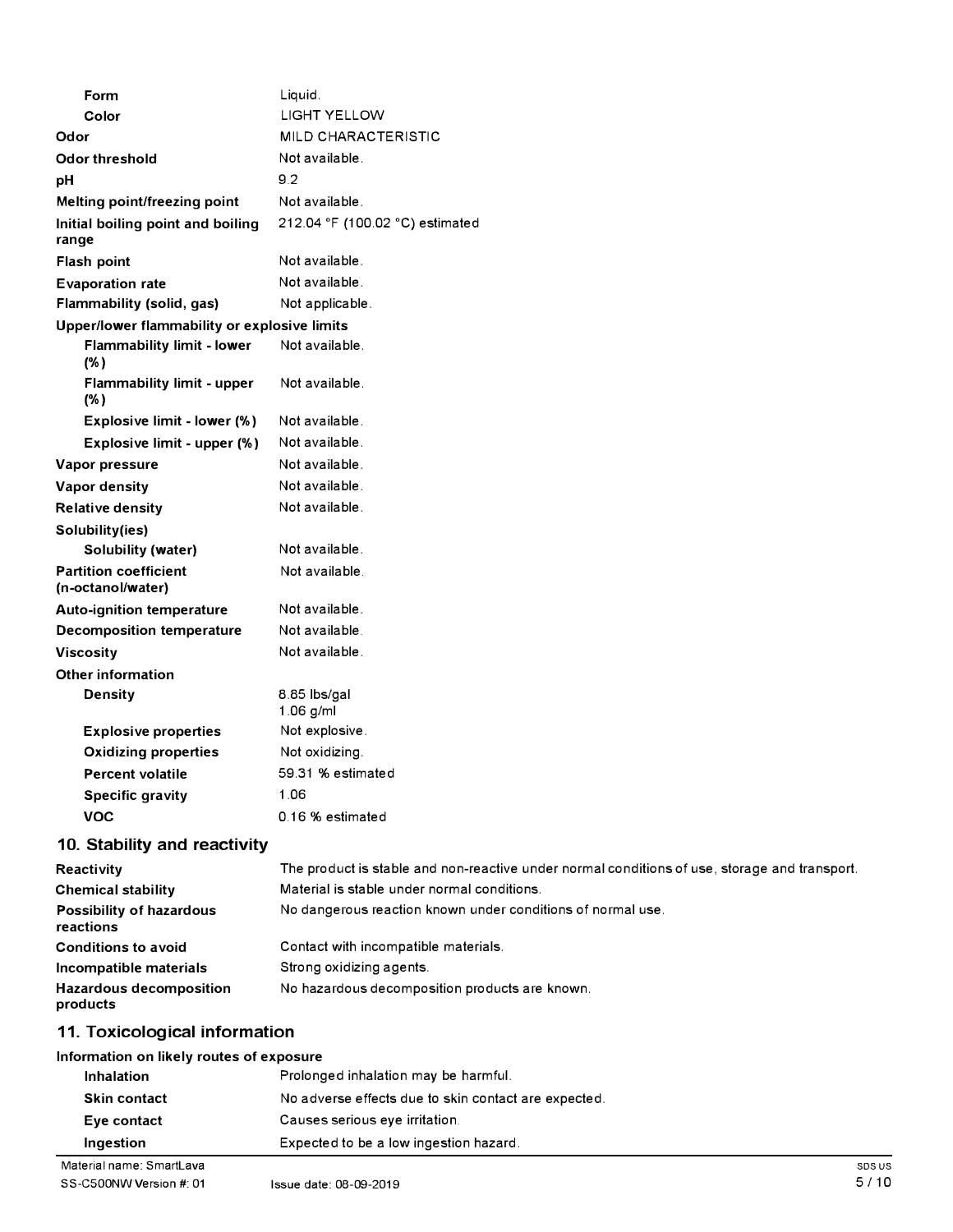Severe eye irritation. Symptoms may include stinging, tearing, redness, swelling, and blurred vision.

|  | toxicological characteristics |                                      |
|--|-------------------------------|--------------------------------------|
|  |                               | Information on toxicological effects |

**Symptoms related to the physical, chemical and** 

| <b>Acute toxicity</b>                                             | Not known.                                                     |                                                                                                |  |
|-------------------------------------------------------------------|----------------------------------------------------------------|------------------------------------------------------------------------------------------------|--|
| <b>Components</b>                                                 | <b>Species</b>                                                 | <b>Test Results</b>                                                                            |  |
| <b>BENZENE (CAS 71-43-2)</b>                                      |                                                                |                                                                                                |  |
| <b>Acute</b>                                                      |                                                                |                                                                                                |  |
| Oral                                                              |                                                                |                                                                                                |  |
| LD50                                                              | Rat                                                            | 3306 mg/kg                                                                                     |  |
| BENZENE, (1-METHYLETHYL)- (CAS 98-82-8)                           |                                                                |                                                                                                |  |
| <u>Acute</u>                                                      |                                                                |                                                                                                |  |
| Oral                                                              |                                                                |                                                                                                |  |
| LD50                                                              | Rat                                                            | 1400 mg/kg                                                                                     |  |
| BENZENE, ETHYL- (CAS 100-41-4)                                    |                                                                |                                                                                                |  |
| <b>Acute</b>                                                      |                                                                |                                                                                                |  |
| Oral                                                              |                                                                |                                                                                                |  |
| LD50                                                              | Rat                                                            | 3500 mg/kg                                                                                     |  |
| BENZENE, METHYL- (CAS 108-88-3)                                   |                                                                |                                                                                                |  |
| <u>Acute</u>                                                      |                                                                |                                                                                                |  |
| Oral                                                              |                                                                |                                                                                                |  |
| LD50                                                              | Rat                                                            | $2.6$ g/kg                                                                                     |  |
| <b>Skin corrosion/irritation</b>                                  | Prolonged skin contact may cause temporary irritation.         |                                                                                                |  |
| Serious eye damage/eye<br>irritation                              | Causes serious eye irritation.                                 |                                                                                                |  |
| Respiratory or skin sensitization                                 |                                                                |                                                                                                |  |
| <b>Respiratory sensitization</b>                                  | Not a respiratory sensitizer.                                  |                                                                                                |  |
| <b>Skin sensitization</b>                                         | This product is not expected to cause skin sensitization.      |                                                                                                |  |
| Germ cell mutagenicity                                            | mutagenic or genotoxic.                                        | No data available to indicate product or any components present at greater than 0.1% are       |  |
| Carcinogenicity                                                   | Not classifiable as to carcinogenicity to humans.              |                                                                                                |  |
| <b>IARC Monographs. Overall Evaluation of Carcinogenicity</b>     |                                                                |                                                                                                |  |
| <b>BENZENE (CAS 71-43-2)</b>                                      |                                                                | 1 Carcinogenic to humans.                                                                      |  |
| BENZENE, (1-METHYLETHYL)- (CAS 98-82-8)                           |                                                                | 2B Possibly carcinogenic to humans.                                                            |  |
| BENZENE, ETHYL- (CAS 100-41-4)<br>BENZENE, METHYL- (CAS 108-88-3) |                                                                | 2B Possibly carcinogenic to humans.<br>3 Not classifiable as to carcinogenicity to humans.     |  |
|                                                                   | OSHA Specifically Regulated Substances (29 CFR 1910.1001-1052) |                                                                                                |  |
| <b>BENZENE (CAS 71-43-2)</b>                                      |                                                                | Cancer                                                                                         |  |
| US. National Toxicology Program (NTP) Report on Carcinogens       |                                                                |                                                                                                |  |
| <b>BENZENE (CAS 71-43-2)</b>                                      |                                                                | Known To Be Human Carcinogen.                                                                  |  |
| BENZENE, (1-METHYLETHYL)- (CAS 98-82-8)                           |                                                                | Reasonably Anticipated to be a Human Carcinogen.                                               |  |
| <b>Reproductive toxicity</b>                                      | May damage fertility or the unborn child.                      |                                                                                                |  |
| Specific target organ toxicity -<br>single exposure               | Not classified.                                                |                                                                                                |  |
| Specific target organ toxicity -<br>repeated exposure             | Not classified.                                                |                                                                                                |  |
| <b>Aspiration hazard</b>                                          | Not an aspiration hazard.                                      |                                                                                                |  |
| <b>Chronic effects</b>                                            | Prolonged inhalation may be harmful.                           |                                                                                                |  |
| 12. Ecological information                                        |                                                                |                                                                                                |  |
| <b>Ecotoxicity</b>                                                |                                                                | The product is not classified as environmentally hazardous. However, this does not exclude the |  |

possibility that large or frequent spills can have a harmful or damaging effect on the environment.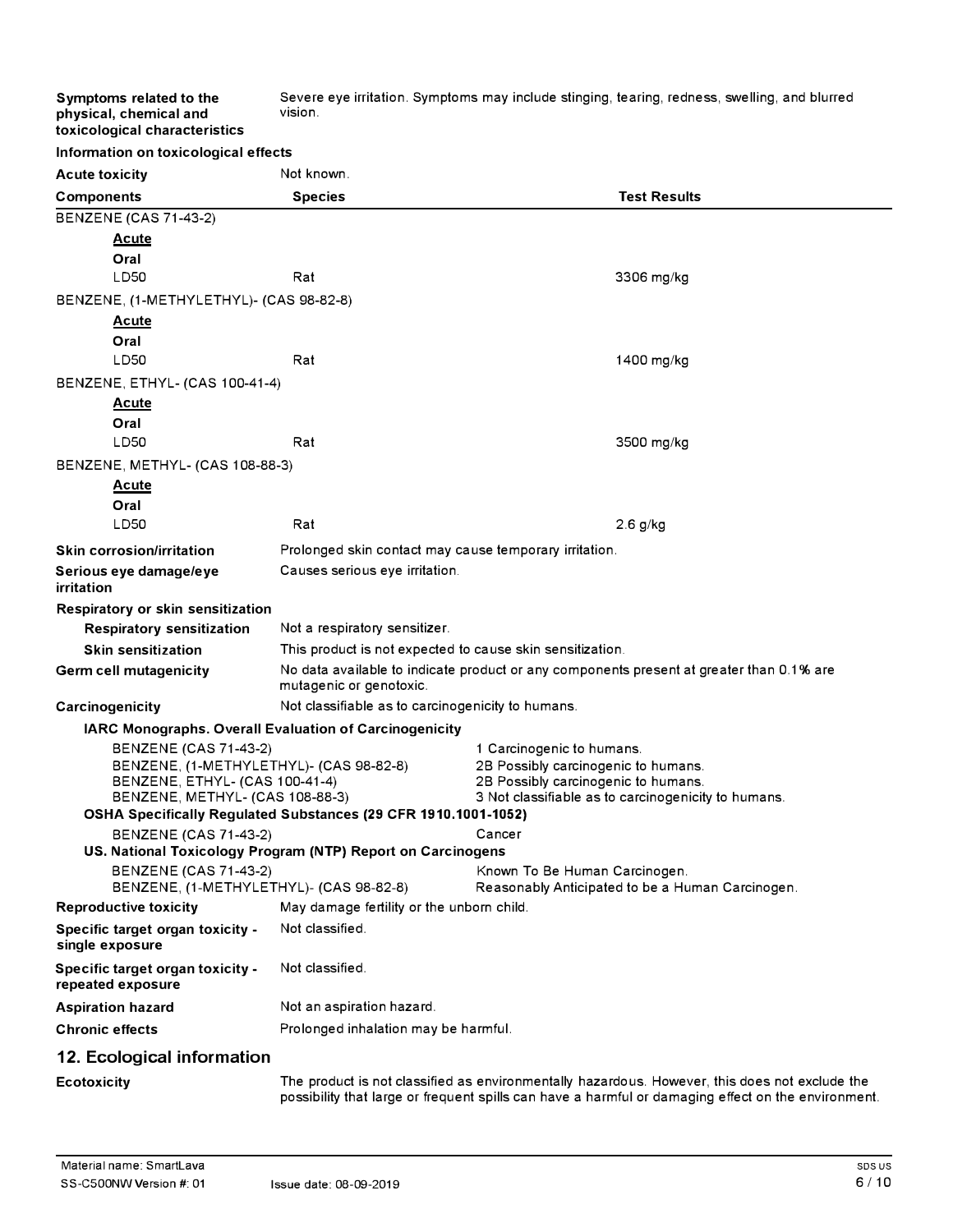| <b>Components</b>                                                                         |                                                                                                                                                                                                                        | <b>Species</b>                                                                                                                                                                              | <b>Test Results</b>         |
|-------------------------------------------------------------------------------------------|------------------------------------------------------------------------------------------------------------------------------------------------------------------------------------------------------------------------|---------------------------------------------------------------------------------------------------------------------------------------------------------------------------------------------|-----------------------------|
| <b>BENZENE (CAS 71-43-2)</b>                                                              |                                                                                                                                                                                                                        |                                                                                                                                                                                             |                             |
| <b>Aquatic</b>                                                                            |                                                                                                                                                                                                                        |                                                                                                                                                                                             |                             |
| Crustacea                                                                                 | EC50                                                                                                                                                                                                                   | Water flea (Daphnia magna)                                                                                                                                                                  | 8.76 - 15.6 mg/l, 48 hours  |
| Fish                                                                                      | <b>LC50</b>                                                                                                                                                                                                            | Rainbow trout, donaldson trout<br>(Oncorhynchus mykiss)                                                                                                                                     | 7.2 - 11.7 mg/l, 96 hours   |
| BENZENE, (1-METHYLETHYL)- (CAS 98-82-8)                                                   |                                                                                                                                                                                                                        |                                                                                                                                                                                             |                             |
| Aquatic                                                                                   |                                                                                                                                                                                                                        |                                                                                                                                                                                             |                             |
| Crustacea                                                                                 | EC50                                                                                                                                                                                                                   | Brine shrimp (Artemia sp.)                                                                                                                                                                  | 3.55 - 11.29 mg/l, 48 hours |
| Fish                                                                                      | <b>LC50</b>                                                                                                                                                                                                            | Rainbow trout, donaldson trout<br>(Oncorhynchus mykiss)                                                                                                                                     | 2.7 mg/l, 96 hours          |
| BENZENE, ETHYL- (CAS 100-41-4)                                                            |                                                                                                                                                                                                                        |                                                                                                                                                                                             |                             |
| <b>Aquatic</b>                                                                            |                                                                                                                                                                                                                        |                                                                                                                                                                                             |                             |
| Crustacea                                                                                 | EC50                                                                                                                                                                                                                   | Water flea (Daphnia magna)                                                                                                                                                                  | 1.37 - 4.4 mg/l, 48 hours   |
| Fish                                                                                      | LC50                                                                                                                                                                                                                   | Fathead minnow (Pimephales promelas) 7.5 - 11 mg/l, 96 hours                                                                                                                                |                             |
| BENZENE, METHYL- (CAS 108-88-3)                                                           |                                                                                                                                                                                                                        |                                                                                                                                                                                             |                             |
| <b>Aquatic</b>                                                                            |                                                                                                                                                                                                                        |                                                                                                                                                                                             |                             |
| Crustacea                                                                                 | EC50                                                                                                                                                                                                                   | Water flea (Daphnia magna)                                                                                                                                                                  | 5.46 - 9.83 mg/l, 48 hours  |
| Fish                                                                                      | <b>LC50</b>                                                                                                                                                                                                            | Coho salmon, silver salmon<br>(Oncorhynchus kisutch)                                                                                                                                        | 8.11 mg/l, 96 hours         |
|                                                                                           |                                                                                                                                                                                                                        | SULFONIC ACIDS, C14-16-ALKANE HYDROXY AND C14-16-ALKENE, SODIUM SALTS (CAS 68439-57-6)                                                                                                      |                             |
| <b>Aquatic</b>                                                                            |                                                                                                                                                                                                                        |                                                                                                                                                                                             |                             |
| Crustacea                                                                                 | <b>EC50</b>                                                                                                                                                                                                            | Water flea (Ceriodaphnia dubia)                                                                                                                                                             | 4.14 - 4.95 mg/l, 48 hours  |
| Persistence and degradability                                                             |                                                                                                                                                                                                                        | No data is available on the degradability of any ingredients in the mixture.                                                                                                                |                             |
| <b>Bioaccumulative potential</b>                                                          |                                                                                                                                                                                                                        |                                                                                                                                                                                             |                             |
| Partition coefficient n-octanol / water (log Kow)<br><b>BENZENE</b>                       |                                                                                                                                                                                                                        |                                                                                                                                                                                             |                             |
| BENZENE, (1-METHYLETHYL)-                                                                 |                                                                                                                                                                                                                        | 2.13<br>3.66                                                                                                                                                                                |                             |
| BENZENE, ETHYL-                                                                           |                                                                                                                                                                                                                        | 3.15                                                                                                                                                                                        |                             |
| BENZENE, METHYL-                                                                          |                                                                                                                                                                                                                        | 2.73                                                                                                                                                                                        |                             |
| Mobility in soil                                                                          | No data available.                                                                                                                                                                                                     |                                                                                                                                                                                             |                             |
| Other adverse effects                                                                     |                                                                                                                                                                                                                        | No other adverse environmental effects (e.g. ozone depletion, photochemical ozone creation<br>potential, endocrine disruption, global warming potential) are expected from this component.  |                             |
| 13. Disposal considerations                                                               |                                                                                                                                                                                                                        |                                                                                                                                                                                             |                             |
| <b>Disposal instructions</b>                                                              |                                                                                                                                                                                                                        | Collect and reclaim or dispose in sealed containers at licensed waste disposal site. Dispose of<br>contents/container in accordance with local/regional/national/international regulations. |                             |
| Local disposal regulations                                                                | Dispose in accordance with all applicable regulations.                                                                                                                                                                 |                                                                                                                                                                                             |                             |
| Hazardous waste code                                                                      | disposal company.                                                                                                                                                                                                      | The waste code should be assigned in discussion between the user, the producer and the waste                                                                                                |                             |
| Waste from residues / unused<br>products                                                  | Dispose of in accordance with local regulations. Empty containers or liners may retain some<br>product residues. This material and its container must be disposed of in a safe manner (see:<br>Disposal instructions). |                                                                                                                                                                                             |                             |
| <b>Contaminated packaging</b>                                                             | Since emptied containers may retain product residue, follow label warnings even after container is<br>emptied. Empty containers should be taken to an approved waste handling site for recycling or<br>disposal.       |                                                                                                                                                                                             |                             |
| 14. Transport information                                                                 |                                                                                                                                                                                                                        |                                                                                                                                                                                             |                             |
| <b>DOT</b>                                                                                |                                                                                                                                                                                                                        |                                                                                                                                                                                             |                             |
| Not regulated as dangerous goods.                                                         |                                                                                                                                                                                                                        |                                                                                                                                                                                             |                             |
| Transportation information on packaging may be different from that listed.<br><b>IMDG</b> |                                                                                                                                                                                                                        |                                                                                                                                                                                             |                             |

| UN number               | UN3082                                                                                                              |
|-------------------------|---------------------------------------------------------------------------------------------------------------------|
| UN proper shipping name | ENVIRONMENTALLY HAZARDOUS SUBSTANCE, LIQUID, N.O.S. (SULFONIC ACIDS,                                                |
|                         | C14-16-ALKANE HYDROXY AND C14-16-ALKENE. SODIUM SALTS. 1-DODECANAMINE.<br>N,N-DIMETHYL-, N-OXIDE), MARINE POLLUTANT |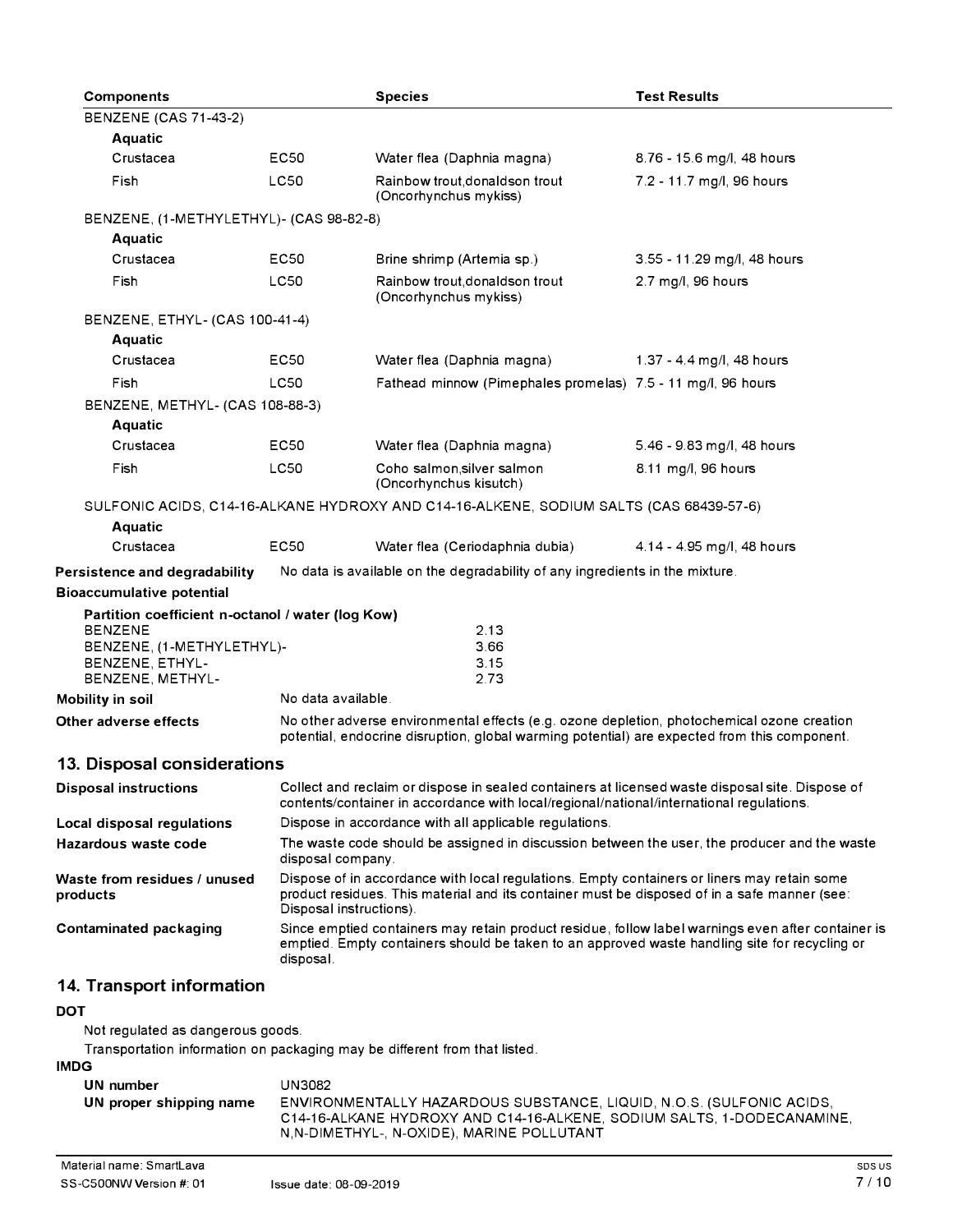| Transport hazard class(es)   |                                                                                                      |
|------------------------------|------------------------------------------------------------------------------------------------------|
| Class                        | 9                                                                                                    |
| Subsidiary risk              | $\blacksquare$                                                                                       |
| Packing group                | Ш                                                                                                    |
| <b>Environmental hazards</b> |                                                                                                      |
| Marine pollutant             | Yes                                                                                                  |
| <b>EmS</b>                   | $F-A. S-F$                                                                                           |
|                              | Special precautions for user Read safety instructions, SDS and emergency procedures before handling. |

**IMDG** 



**Marine pollutant** 



**General information** IMDG Regulated Marine Pollutant.

## **15. Regulatory information**

**US federal regulations** This product is a "Hazardous Chemical" as defined by the OSHA Hazard Communication Standard, 29 CFR 1910.1200.

#### **TSCA Section 12(b) Export Notification (40 CFR 707, Subpt. D)**

Not regulated.

#### **CERCLA Hazardous Substance List (40 CFR 302.4)**

| <b>BENZENE (CAS 71-43-2)</b>                  | Listed. |
|-----------------------------------------------|---------|
| BENZENE, (1-METHYLETHYL)- (CAS 98-82-8)       | Listed. |
| BENZENE, ETHYL- (CAS 100-41-4)                | Listed. |
| BENZENE, METHYL- (CAS 108-88-3)               | Listed. |
| <b>NRA 304 Emergency release notification</b> |         |

**SARA 304 Emergency release notification** 

Not regulated.

**OSHA Specifically Regulated Substances (29 CFR 1910.1001-1052)** 

BENZENE (CAS 71-43-2) Cancer

Central nervous system Blood Aspiration Skin Eye respiratory tract irritation Flammability

**Superfund Amendments and Reauthorization Act of 1986 (SARA)** 

**SARA 302 Extremely hazardous substance** 

Not listed.

**SARA 311/312 Hazardous** Yes **chemical**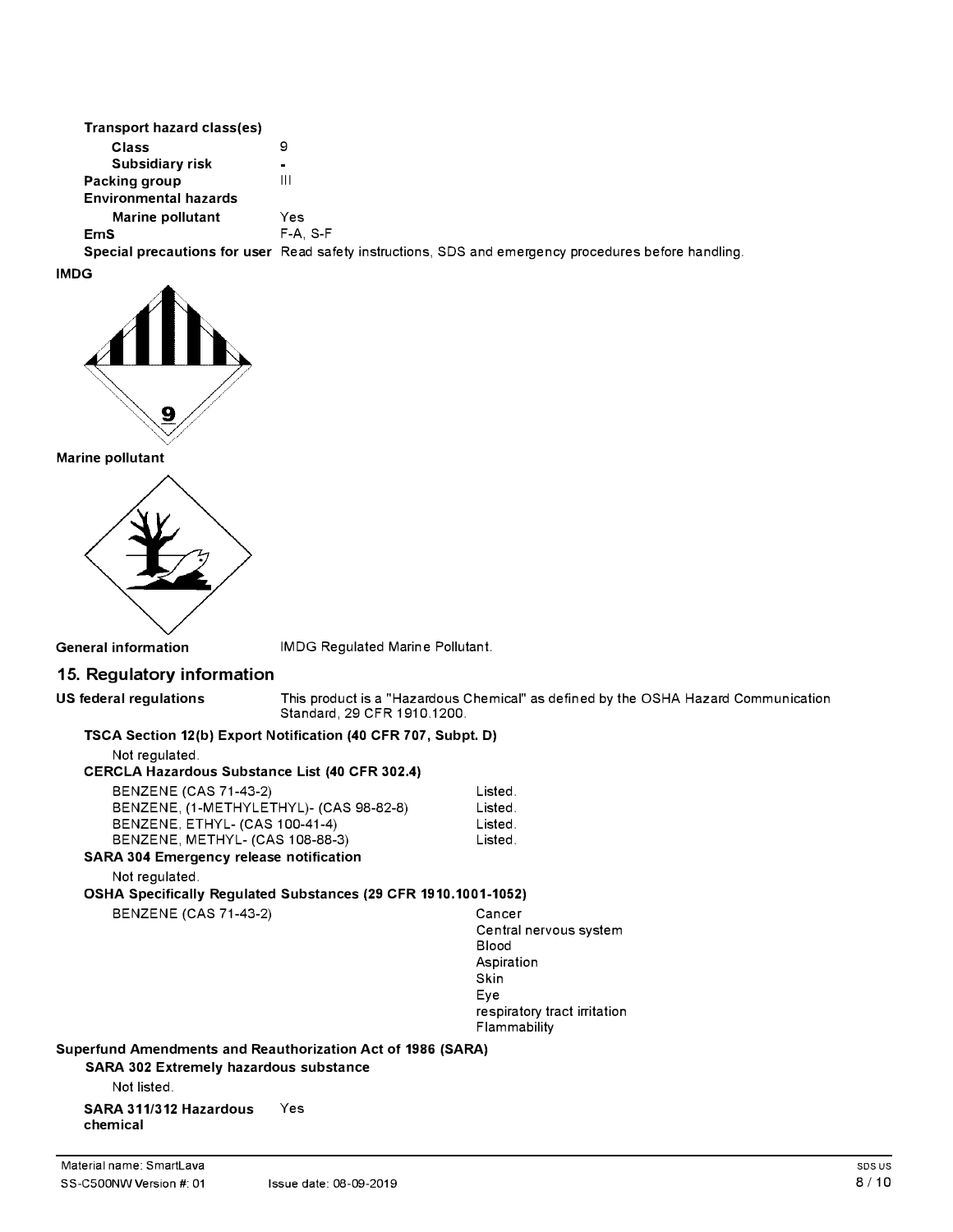**Classified hazard categories SARA 313 (TRI reporting)**  Not regulated. **Other federal regulations**  Serious eye damage or eye irritation Reproductive toxicity **Clean Air Act (CAA) Section 112 Hazardous Air Pollutants (HAPs) List**  BENZENE (CAS 71-43-2) BENZENE, (1-METHYLETHYL)- (CAS 98-82-8) BENZENE, ETHYL- (CAS 100-41-4) BENZENE, METHYL- (CAS 108-88-3) **Clean Air Act (CAA) Section 112(r) Accidental Release Prevention (40 CFR 68.130)**  Not regulated. **Safe Drinking Water Act (SDWA)**  Not regulated. **Drug Enforcement Administration (DEA). List 2, Essential Chemicals (21 CFR 1310.02(b) and 1310.04(f)(2) and Chemical Code Number**  BENZENE, METHYL- (CAS 108-88-3) 6594 **Drug Enforcement Administration (DEA). List 1 & 2 Exempt Chemical Mixtures (21 CFR 1310.12(c))**  BENZENE, METHYL- (CAS 108-88-3) 35 %WV **DEA Exempt Chemical Mixtures Code Number**  BENZENE, METHYL- (CAS 108-88-3) 594 **US state regulations California Proposition 65 WARNING:** This product can expose you to chemicals including BENZENE, which is known to the State of California to cause cancer and birth defects or other reproductive harm. For more information go to www.P65Warnings.ca.gov. **California Proposition 65 - CRT: Listed date/Carcinogenic substance**  BENZENE (CAS 71-43-2) Listed: February 27, 1987 BENZENE, (1-METHYLETHYL)- (CAS 98-82-8) Listed: April 6, 2010 BENZENE, ETHYL- (CAS 100-41-4) Listed: June 11, 2004 **California Proposition 65 - CRT: Listed date/Developmental toxin**  BENZENE (CAS 71-43-2) Listed: December 26, 1997 BENZENE, METHYL- (CAS 108-88-3) Listed: January 1, 1991 **California Proposition 65 - CRT: Listed date/Male reproductive toxin**  BENZENE (CAS 71-43-2) Listed: December 26, 1997 **US. California. Candidate Chemicals List. Safer Consumer Products Regulations (Cal. Code Regs, tit. 22, 69502.3, subd. (a))**  BENZENE (CAS 71-43-2) BENZENE, (1-METHYLETHYL)- (CAS 98-82-8) BENZENE, ETHYL- (CAS 100-41-4) BENZENE, METHYL- (CAS 108-88-3) **International Inventories Country(s) or region**  Australia Canada Canada China Europe Europe Japan Korea New Zealand Philippines Taiwan **Inventory name**  Australian Inventory of Chemical Substances (AICS) Domestic Substances List (DSL) Non-Domestic Substances List (NDSL) Inventory of Existing Chemical Substances in China (IECSC) European Inventory of Existing Commercial Chemical Substances (EINECS) European List of Notified Chemical Substances (ELINCS) Inventory of Existing and New Chemical Substances (ENCS) Existing Chemicals List (ECL) New Zealand Inventory Philippine Inventory of Chemicals and Chemical Substances (PICCS) Taiwan Toxic Chemical Substances (TCS) **On inventory (yes/no)\***  Yes Yes No Yes Yes No No Yes Yes Yes Yes